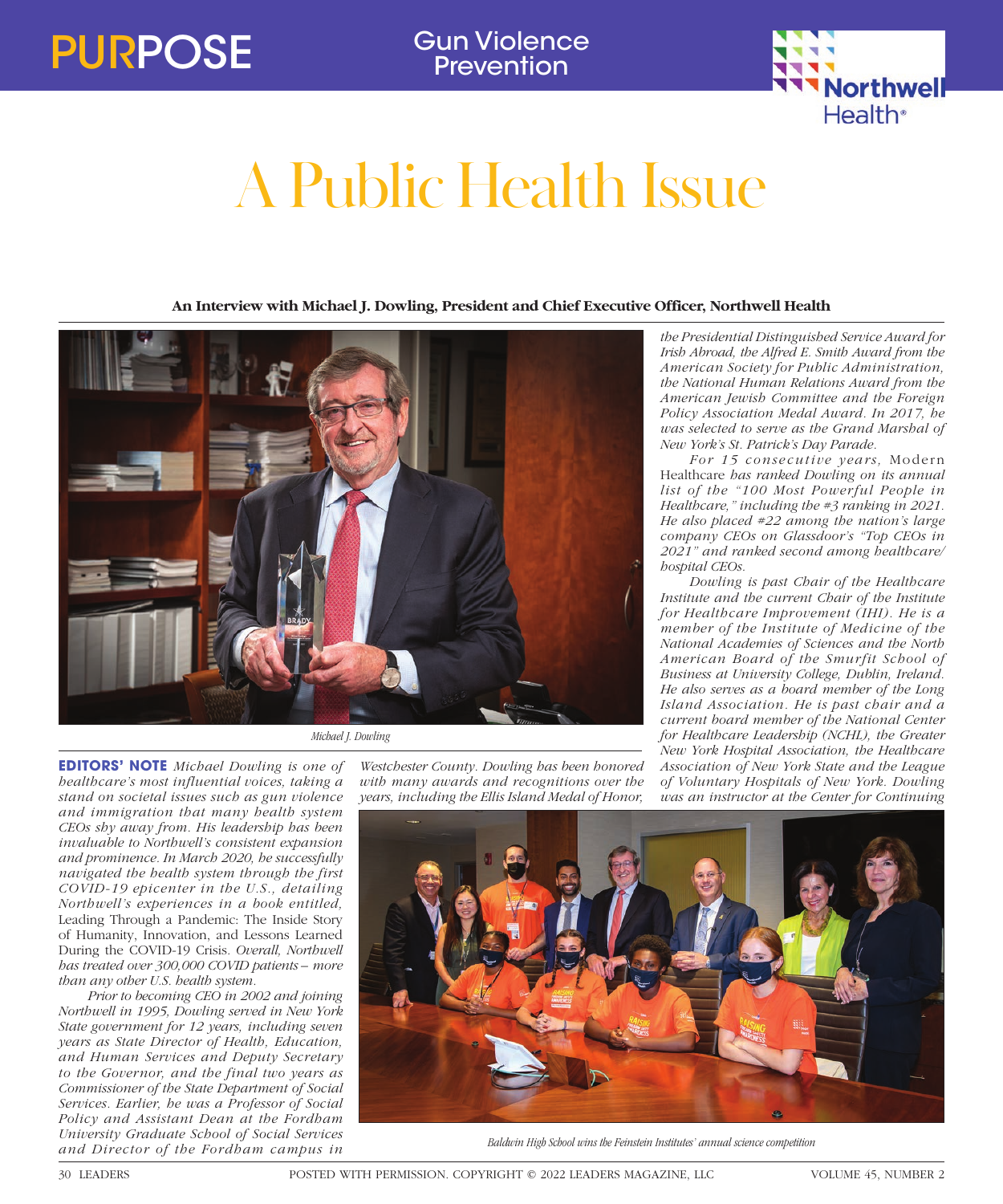**"To protect the health and wellness of our communities, we should be fueling the public outrage needed to stop the mindless bloodshed. We in healthcare deal with the results on a daily basis – we see it in our emergency departments, in our operating rooms, in our behavioral health clinics. It is devastating to families and those communities involved – and it's getting worse."**

*Professional Education at the Harvard School of Public Health. He earned his undergraduate degree from University College Cork (UCC), Ireland, and his master's degree from Fordham University. He also has honorary doctorates from the prestigious Queen's University Belfast, University College Dublin, Hofstra University, Dowling College and Fordham University.*

**INSTITUTION BRIEF** *Northwell Health (northwell.edu) is a clinical, academic and research enterprise with a workforce of more than 77,000 and annual revenue of \$15 billion. Northwell is the largest healthcare provider and private employer in New York State, caring for more than two million people annually through a vast network of more than 830 outpatient facilities, including 220 primary care practices, 52 urgent care centers, home care, rehabilitation and end-of-life programs, and 22 hospitals. Northwell also pursues pioneering research at the Feinstein Institutes for Medical Research and a visionary approach to medical education highlighted by the Zucker School of Medicine, the Hofstra Northwell School of Nursing and Physician Assistant Studies, and one of the nation's largest medical residency and fellowship programs.*

## **Northwell Health has taken a leadership role on the issue of gun violence in America. What was the thinking behind Northwell's engagement and commitment to addressing this issue?**

I believe very strongly that as leaders of large organizations, we have a special responsibility and obligation – to use our influence to address larger societal issues. One of those issues is the growing "pandemic" of gun violence. It is especially relevant for healthcare leadership because it is, at it's core, a public health issue. To protect the health and wellness of our communities,

we should be fueling the public outrage needed to stop the mindless bloodshed. We in healthcare deal with the results on a daily basis – we see it in our emergency departments, in our operating rooms, in our behavioral health clinics. It is devastating to families and those communities involved – and it's getting worse. We cannot stand on the sidelines and pretend that it is not part of our obligation. Every leader of every organization should get involved.

At Northwell, we created the Center for Gun Violence Prevention to lead our efforts. We are investing in gun violence research, developing

best practices for health systems and hospitals, partnering with other like-minded organizations regionally and nationally. We have held very successful Annual Gun Violence Prevention Forums and created a nation-wide Learning Collaborative that brings together healthcare leaders from across the U.S. to learn and share. We have also been fortunate to be one of the first to receive an NHI grant to establish and implement a first-of-its kind protocol to universally screen all patients who come to our emergency departments for gun injury risk – we ask questions about firearms in the home, and about the safety of those firearms. We routinely ask questions about diet and exercise, about smoking and alcohol -- we now ask about guns and gun safety and recommend appropriate follow-up based on the answers.

The feedback from employees has been overwhelmingly positive.

## **Is it possible to drive impact and change on the issue of gun violence prevention without federal legislation?**

I think you can move the needle by getting a much bigger audience and getting traction when you talk about it as a public health issue. This builds a broader coalition which is important. It is definitely true that you need federal legislation to create sustainable change and this takes persistence and resilience because the politics of the moment seems to be going the other way. I go back to the days when Ralph Nader talked about the need to put airbags and seat belts in cars, and people thought he was crazy. Today, you cannot buy a car without airbags and seat belts.

When it comes to gun violence prevention, we need to be in this for the long haul. I do not believe there is any quick, immediate fix, but I do believe in the long run there will be action since it has to happen. You have to lay the groundwork



*Dr. Chethan Sathya, Director, Center for Gun Violence Prevention at Northwell Health, with Michael Dowling*